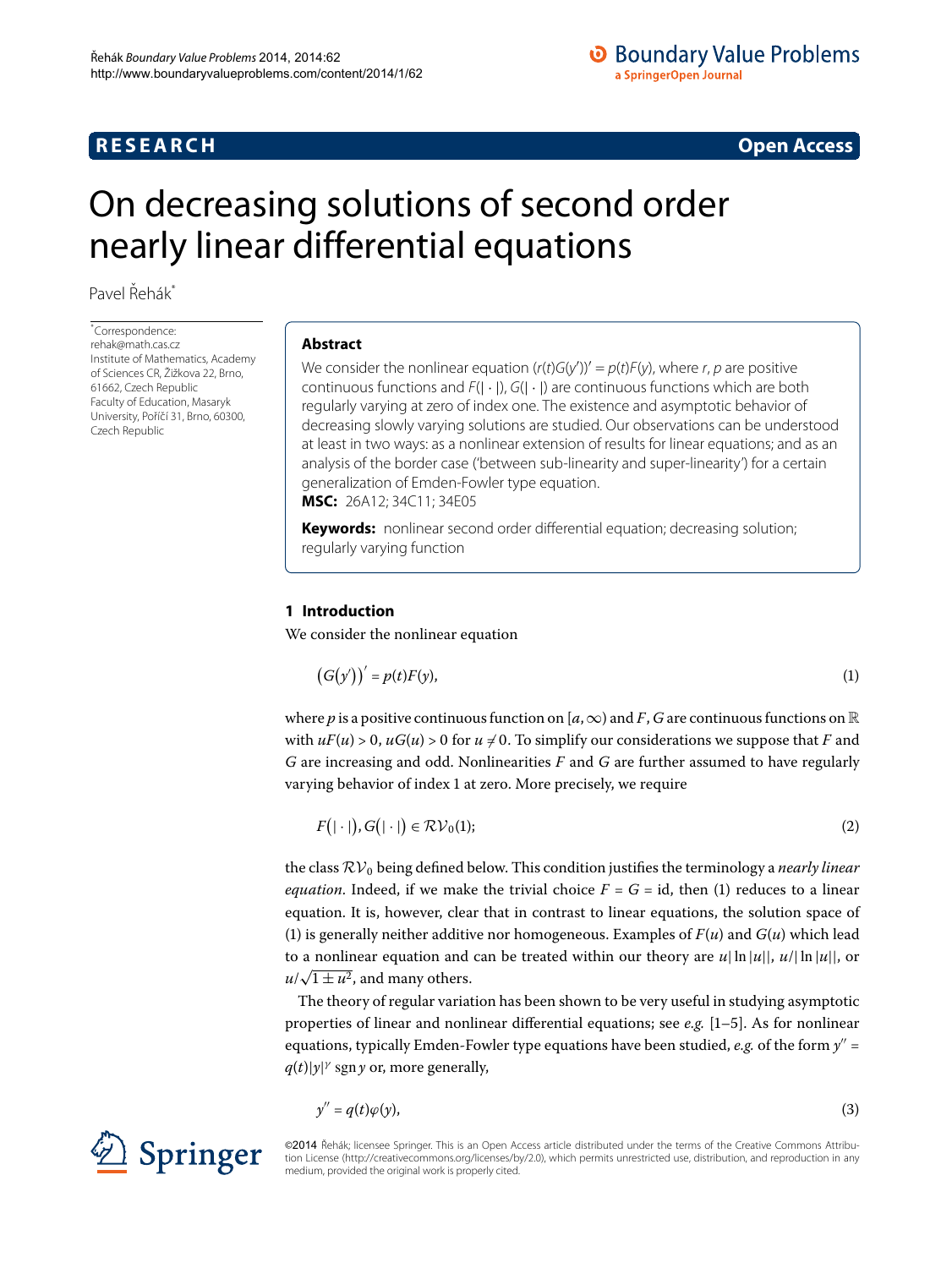where  $\varphi(\cdot) \in \mathcal{RV}(\gamma)$  or  $\varphi(\cdot) \in \mathcal{RV}_0(\gamma)$ ,  $\gamma > 0$ ; see *e.g.* [1, 3[–](#page-12-2)5]. Usually the sub-linearity condition resp. the super-linearity condition is assumed, *i.e.*,  $\gamma$  < 1 resp.  $\gamma$  > 1, and such conditions play an important role in the proofs. Notice that from this point of view, our equation  $(1)$  $(1)$  (which arises as a variant of  $(3)$  with specific nonlinearities) is neither superlinear nor sub-linear, since the indices of regular variation of *F* and *G* are the same. There-fore, asymptotic analysis of [\(](#page-0-1)1) in the framework of regular variation requires an approach which is different from the usual ones for the above-mentioned Emden-Fowler equation with  $\gamma \neq 1$ . The crucial property is now the fact that the nonlinearities in [\(](#page-0-1)1) are in some sense close to each other (they can differ by a slowly varying function). It turns out that a modification of some methods known from the linear theory is a useful tool. However, as we will see, some phenomena may occur for  $(1)$  $(1)$  which cannot happen in the linear case.

In addition to the above-mentioned works where the analysis of linear and nonlinear equations is made in the framework of regular variation, we recommend the monograph [6] where various asymptotic properties of linear and nonlinear differential equations are investigated.

We are interested in asymptotic behavior of solutions *y* to (1) such that  $y(t)y'(t) < 0$ for large *t*. Without loss of generality, we restrict our study to eventually positive de-creasing solutions of [\(](#page-0-1)1); such a set is denoted as  $DS$ . As we will see, for any  $y \in DS$ ,  $\lim_{t\to\infty} y'(t) = 0.$ 

The paper is organized as follows. In the remaining part of this section we recall a few essentials from the theory of regular variation. In the next section we present the main results, proofs, examples, and comments. We give conditions guaranteeing that  $DS$  solutions are slowly varying and, in particular, establish asymptotic formulas and estimates for them. The results can be understood at least in two ways: first, as a nonlinear extension of the existing linear results; and second, as an analysis of the border case in the sense of the above described sub-linear and super-linear setting in (3[\)](#page-0-2), where, in addition, a nonlinearity can be present also in the differential term. In the last part of the paper, we discuss an extension to the equation

<span id="page-1-0"></span>
$$
(r(t)G(y'))' = p(t)F(y),\tag{4}
$$

where *r* and *p* are positive continuous functions on  $[a, \infty)$ .

We use the usual convention: For eventually positive functions *f* , *g* we denote  $f(t) \sim g(t)$  $r \text{e} \text{erf}(t) = o(g(t))$  as  $t \to \infty$  if  $\lim_{t \to \infty} f(t)/g(t) = 1$  resp.  $\lim_{t \to \infty} f(t)/g(t) = 0$ .

We start with recalling the definition of regularly varying functions introduced by J Karamata in 1930.

**Definition 1** A measurable function  $f$  :  $[a, \infty) \rightarrow (0, \infty)$  is called *regularly varying* (*at infinity*) *of index*  $\vartheta$  if  $\lim_{t\to\infty} \frac{f(\lambda t)}{f(t)} = \lambda^{\vartheta}$  for every  $\lambda > 0$ ; we write  $f \in \mathcal{RV}(\vartheta)$ . The class of *slowly varying functions (at infinity)*, denoted by  $SV$ , is defined as  $SV = RV(0)$ .

It is clear that  $f \in \mathcal{RV}(\vartheta)$  iff  $f(t) = t^{\vartheta} L(t)$ , where  $L \in \mathcal{SV}$ . The following proposition in-cludes very important and useful properties. The proofs can be found in [\[](#page-12-4)7, Chapter 1] or  $[2, Chapter 1].$  $[2, Chapter 1].$  $[2, Chapter 1].$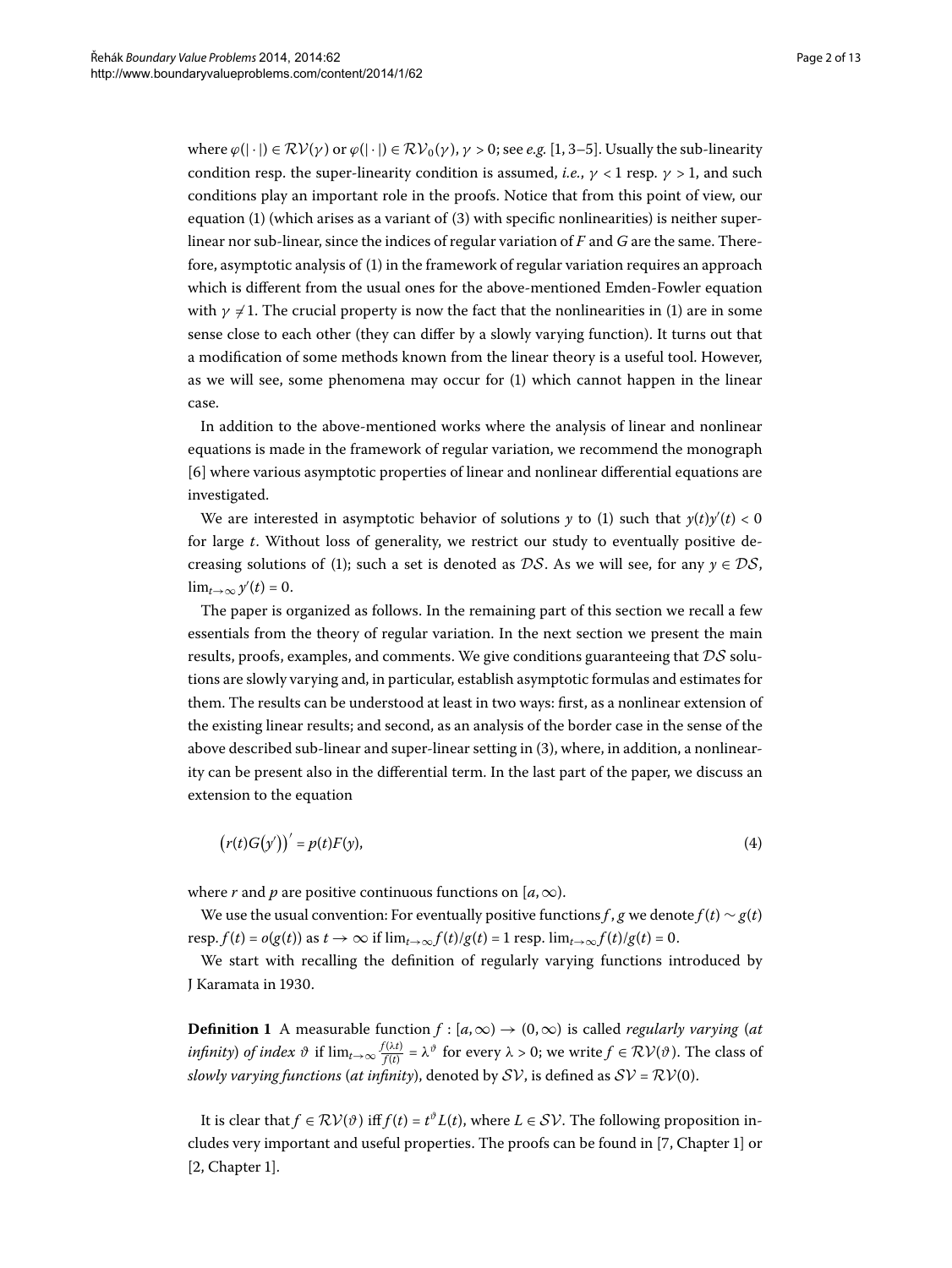#### **Proposition**

- (i) (*The uniform convergence theorem*) *The relation in the definition holds uniformly on each compact*  $\lambda$ -set in  $(0, \infty)$ .
- (ii) (*The representation theorem*)  $f \in \mathcal{RV}(\vartheta)$  *iff*

$$
f(t) = t^{\vartheta} \varphi(t) \exp\left\{ \int_a^t \frac{\psi(s)}{s} \, \mathrm{d}s \right\},\,
$$

*where*  $\varphi$ ,  $\psi$  *are measurable functions with*  $\lim_{t\to\infty} \varphi(t) = C \in (0,\infty)$  *and*  $\lim_{t\to\infty}\psi(t)=0.$ 

(iii) (*Karamata theorem* (*direct half*)) *If*  $L \in SV$ *, then*  $\int_t^\infty s^{\zeta} L(s) ds \sim \frac{1}{-\zeta-1} t^{\zeta+1} L(t)$ *provided ζ* < –1, *and*  $\int_{a}^{t} s^{\zeta} L(s) ds \sim \frac{1}{\zeta + 1} t^{\zeta + 1} L(t)$  *provided ζ* > –1. *The integral*  $\int_{a}^{\infty} L(s)/s \, ds$  *may or may not converge. The function*  $\tilde{L}(t) = \int_{t}^{\infty} \frac{L(s)}{s} \, ds$  *resp.*  $\tilde{L}(t) = \int_a^t \frac{L(s)}{s} ds$  is a new SV function and such that  $L(t)/\tilde{L}(t) \to 0$  as  $t \to \infty$ .

If  $\varphi(t) \equiv C$  in the above representation, then we speak of *normalized* regularly varying functions of index  $\vartheta$ ; we write  $f \in \mathcal{NRV}(\vartheta)$ . We denote  $\mathcal{NSV} = \mathcal{NRV}(0)$ .

**Definition 2** A measurable function  $f$  :  $(0, a] \rightarrow (0, \infty)$  is said to be *regularly varying at*  $zero\ of\ index\ \vartheta\ \text{ if}\ \lim_{t\to 0+}\frac{f(\lambda t)}{f(t)}=\lambda^{\vartheta}\ \text{ for every}\ \lambda>0; \text{ we write } f\in \mathcal{RV}_0(\vartheta).$ 

Since regular variation of *f*( $\cdot$ ) at zero of index  $\vartheta$  means in fact regular variation of *f*( $1/t$ ) at infinity of index  $-\vartheta$ , properties of  $\mathcal{RV}_0$  functions can be deduced from theory of  $\mathcal{RV}$ functions.

Here are some further useful properties of regularly varying functions.

### **Proposition**

- (i) *If*  $f \in \mathcal{RV}(\vartheta)$ , *then*  $f^{\alpha} \in \mathcal{RV}(\alpha\vartheta)$  *for every*  $\alpha \in \mathbb{R}$ .
- (ii) *If*  $f_i \in \mathcal{RV}(\vartheta_i)$ ,  $i = 1, 2, f_2(t) \to \infty$  as  $t \to \infty$ , then  $f_1 \circ f_2 \in \mathcal{RV}(\vartheta_1 \vartheta_2)$ .
- (iii) *If*  $f_i \in \mathcal{RV}(\vartheta_i)$ ,  $i = 1, 2$ , then  $f_1 f_2 \in \mathcal{RV}(\vartheta_1 + \vartheta_2)$ . If  $L \in \mathcal{SV}$  and  $\vartheta > 0$ , then  $t^{\vartheta} L(t) \to \infty$ ,  $t^{-\vartheta} L(t) \to 0$  as  $t \to \infty$ .
- (iv) *For a continuous δ in the representation of a normalized regularly varying function*  $f(t) = C \exp\{\int_a^t \frac{\delta(s)}{s} ds\}$  of index  $\vartheta$ , we have  $tf'(t)/f(t) = \delta(t) \to \vartheta$  as  $t \to \infty$ .
- (v) If s positive function  $f \in C^1$  satisfies  $tf'(t)/f(t) \to \vartheta$  as  $t \to \infty$ , then  $f \in \mathcal{NRV}(\vartheta)$ .
- (vi) *If*  $f \in \mathcal{RV}(\vartheta)$ ,  $\vartheta \in \mathbb{R}$ , then  $\ln f(t)/\ln t \to \vartheta$  as  $t \to \infty$ .
- (vii) *If*  $f \in RV(\vartheta)$  *with*  $\vartheta \le 0$  *and*  $f(t) = \int_t^\infty g(s) ds$  *with g nonincreasing*, *then*  $tf'(t)/f(t) \to \vartheta$  *as*  $t \to \infty$ .
- (viii) Let  $g \in \mathcal{RV}_0(\vartheta)$  *with*  $\vartheta > 0$  *be increasing in a right neighborhood of zero. Then*  $g^{-1} \in RV_0(1/\vartheta)$ , *where*  $g^{-1}$  *stands for the inverse of g*.

*Proof* The proofs of (i)-(vi) can be found [\[](#page-12-4)7[,](#page-12-5) Chapter 1] or [2, Chapter 1]. Or see [4, Appendix] which includes also (vii).

(viii) Since  $g \in \mathcal{RV}_0(\vartheta)$ , we have  $g(1/t) \in \mathcal{RV}(-\vartheta)$ . Denote  $\tilde{g}(t) = 1/g(1/t)$ . Then  $\tilde{g} \in$  $RV(\vartheta)$  and hence the inverse of  $\tilde{g}$  satisfies  $\tilde{g}^{-1} \in RV(1/\vartheta)$  by [7[,](#page-12-4) Theorem 1.5.12]. We have  $g^{-1}(u) = 1/\tilde{g}^{-1}(1/u)$ . Hence,  $g^{-1}(1/t) = 1/\tilde{g}^{-1}(t) \in \mathcal{RV}(-1/\vartheta)$ , which implies  $g^{-1}(u) \in$  $\mathcal{RV}_0(1/\vartheta)$ .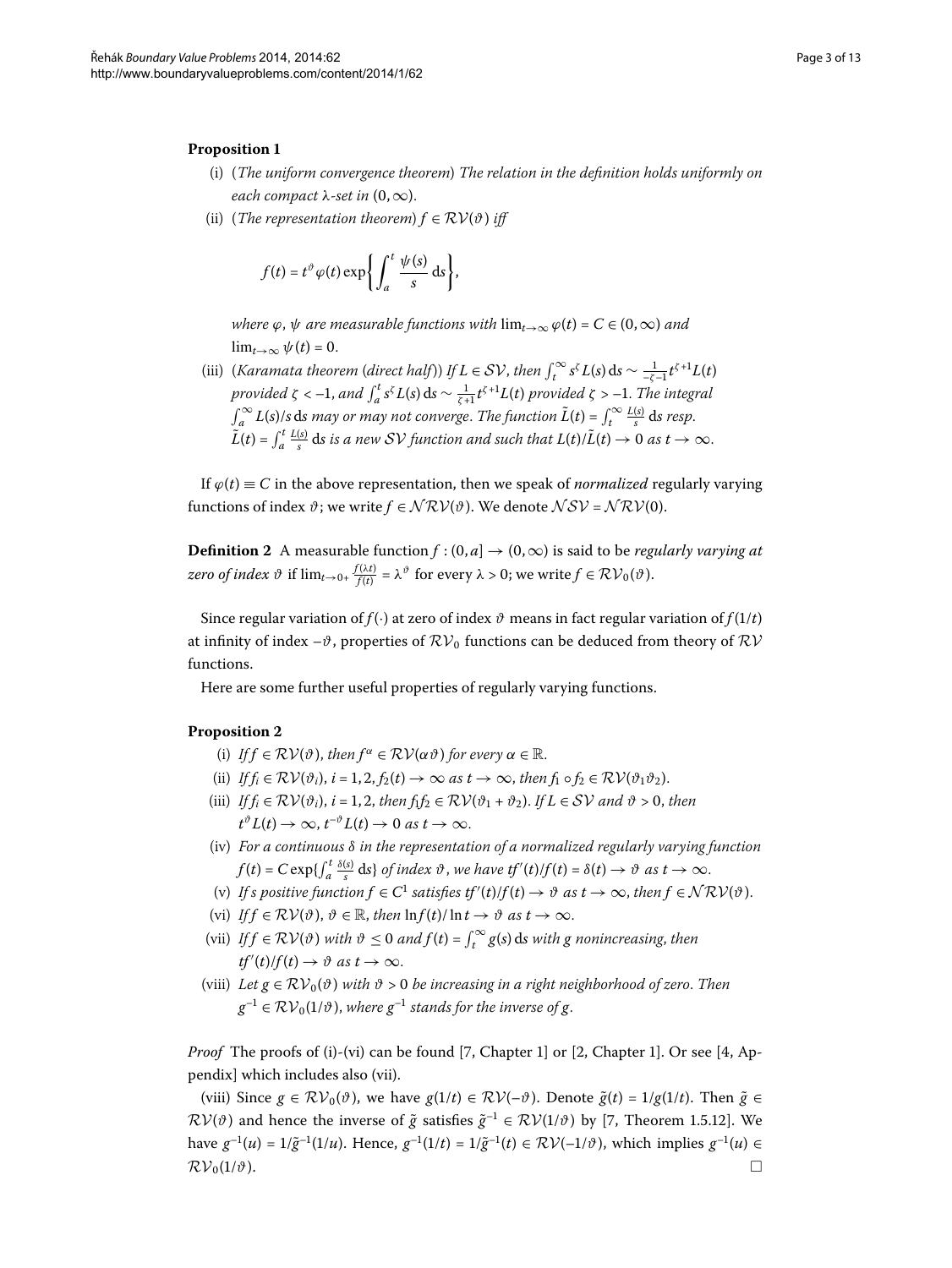We use the convention that a slowly varying component of  $f \in \mathcal{RV}(\vartheta)$  (or  $f \in \mathcal{RV}_0(\vartheta)$ ) is denoted as  $L_f$ , *i.e.*,  $L_f(t) = f(t)/t^{\vartheta}$ .

The de Haan theory (which includes the class  $\Pi$  defined next) can be seen as a refinement of the Karamata theory of regularly varying functions; see  $[7, Chapter 3]$  $[7, Chapter 3]$  $[7, Chapter 3]$  $[7, Chapter 3]$  and  $[2,$ Chapter 1].

**Definition 3** A measurable function  $f$  :  $[a,\infty) \to \mathbb{R}$  is said to belong to the class  $\Pi$  if there exists a function  $w:(0,\infty) \to (0,\infty)$  such that for  $\lambda > 0$ ,  $\lim_{t\to\infty} \frac{f(\lambda t) - f(t)}{w(t)} = \ln \lambda$ ; we write  $f \in \Pi$  or  $f \in \Pi(w)$ .

The function  $w$  is called an *auxiliary function* for  $f$ . The class  $\Pi$  of functions  $f$  is, after taking absolute values, a proper subclass of  $SV$ . Auxiliary function is unique up to asymptotic equivalence.

<span id="page-3-2"></span>For more information as regards the classes  $\mathcal{RV}$  and  $\Pi$  see, *e.g.*, the monographs [\[](#page-12-4)7, 8[\]](#page-12-7).

#### **2 Results**

We start with the simple result which gives the conditions guaranteeing slow variation of any solution in DS.

**Theorem**  *Assume that*

<span id="page-3-1"></span><span id="page-3-0"></span>
$$
\lim_{t \to \infty} t \int_{t}^{\infty} p(s) \, \mathrm{d}s = 0,\tag{5}
$$

$$
\limsup_{u \to 0+} L_F(u) < \infty \quad \text{and} \quad \liminf_{u \to 0+} L_G(u) > 0. \tag{6}
$$

*Then*

$$
\emptyset \neq \mathcal{DS} \subset \mathcal{NSV}.
$$

*Proof* Rewrite [\(](#page-0-1)1) as an equivalent system of the form

$$
y' = -G^{-1}(u)
$$
,  $u' = -p(t)F(y)$ ,

where  $G^{-1}$  is the inverse of  $G$ . Then we apply the existence result [9, Theorem 1] to obtain  $DS \neq \emptyset$ .

Take  $y \in DS$ , *i.e.*,  $y(t) > 0$ ,  $y'(t) < 0$ ,  $t \ge t_0$ . Then  $\lim_{t \to \infty} y'(t) = 0$ . Indeed,  $G(y')$  is negative increasing and so is *y'*. If  $\lim_{t\to\infty}$  *y'*(*t*) = –*c* < 0, then *y*(*t*)–*y*(*t*<sub>0</sub>)  $\sim$  –*c*(*t*–*t*<sub>0</sub>) as *t*  $\to \infty$ , which contradicts eventual positivity of *y*. Integration of [\(](#page-0-1)1) from *t* to  $\infty$  yields

$$
-G(y'(t)) = \int_t^\infty p(s) F(y(s)) \, \mathrm{d} s.
$$

Hence,

$$
\big|y'(t)\big|L_G\big(\big|y'(t)\big|\big)=\int_t^\infty p(s)y(s)L_F\big(y(s)\big)\,\mathrm{d} s\leq y(t)\int_t^\infty p(s)L_F\big(y(s)\big)\,\mathrm{d} s.
$$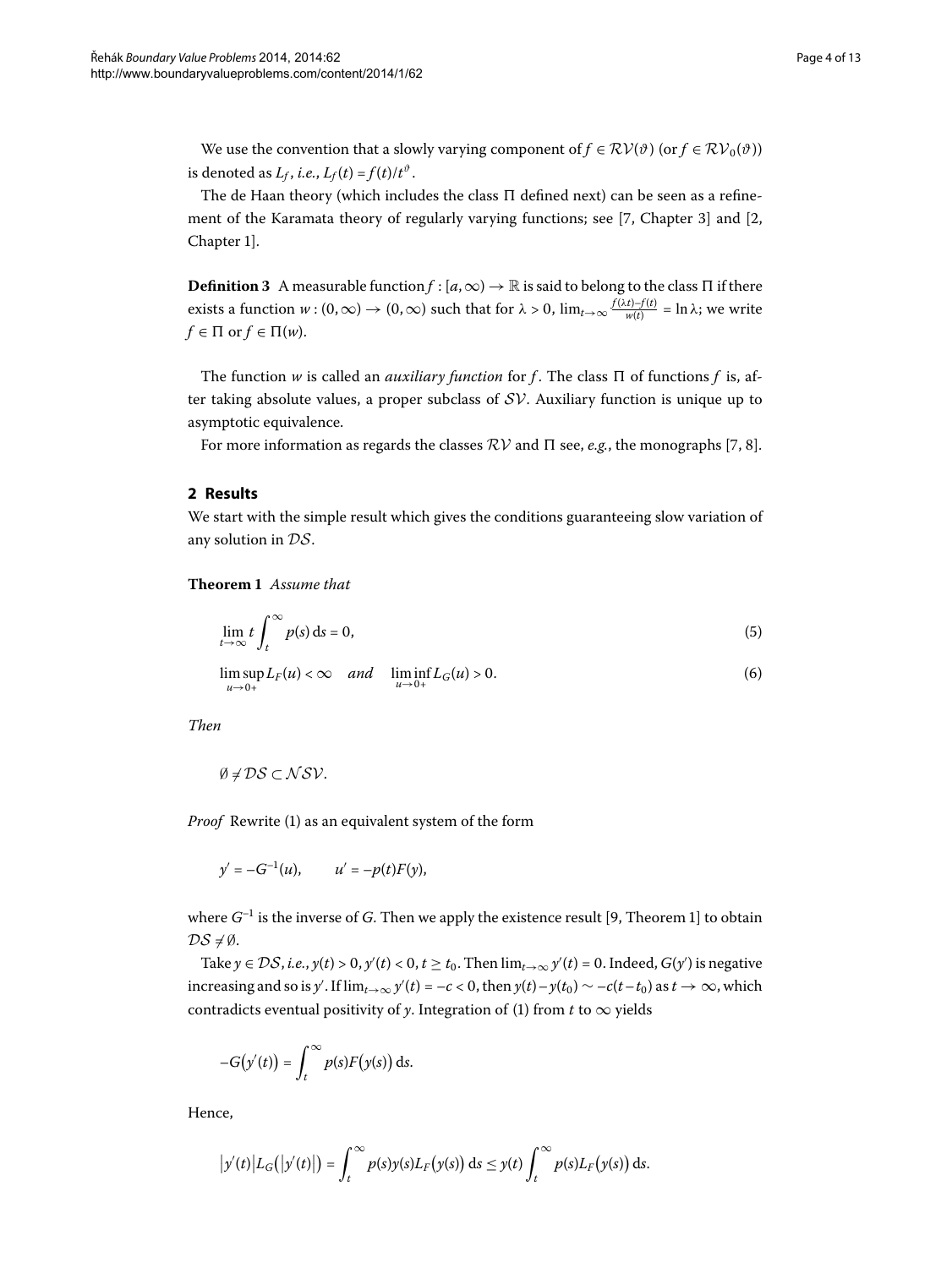<span id="page-4-1"></span><span id="page-4-0"></span>
$$
\frac{-ty'(t)}{y(t)} \le \frac{t}{L_G(|y'(t)|)} \int_t^{\infty} p(s) L_F(y(s)) \, ds \le \frac{tM}{N} \int_t^{\infty} p(s) \, ds,\tag{7}
$$

<span id="page-4-2"></span>where  $M$ ,  $N$  are some positive constants which exist thanks to [\(](#page-3-0)6). Since the expression on the right hand side of (7[\)](#page-4-0) tends to zero, we get  $ty'(t)/y(t) \to 0$  as  $t \to \infty$ , and  $y \in \mathcal{NSV}$  $\Box$  follows.

**Remark 1** Condition [\(](#page-3-1)5) is somehow necessary. Indeed, take  $y \in DS \cap SV$  and assume that  $\liminf_{u\to 0+} L_F(u) > 0$  and  $\limsup_{u\to 0+} L_G(u) < \infty$ . First note that because of monotonicity of *y'*, we have  $ty'(t)/y(t) \to 0$ , and so  $y \in \mathcal{NSV}$ . Set  $w = G(y')/y$ . Then *w* satisfies

$$
w' = p(t)\frac{F(y)}{y} - w\frac{y'}{y}
$$
\n(8)

for large *t*. There exists  $N \in (0, \infty)$  such that

$$
0 < -tw(t) \le -Nt \frac{y'(t)}{y(t)} \to 0
$$

as  $t \rightarrow \infty$ . Hence,

$$
\int_{-\infty}^{\infty} w(s) \frac{y'(s)}{y(s)} ds < \infty \quad \text{and} \quad \lim_{t \to \infty} t \int_{t}^{\infty} w(s) \frac{y'(s)}{y(s)} ds = 0.
$$

Integration (8[\)](#page-4-1) from *t* to  $\infty$  and multiplying by *t*, we get

$$
-tw(t) = t \int_t^{\infty} p(s) \frac{F(y(s))}{y(s)} ds - t \int_t^{\infty} w(s) \frac{y'(s)}{y(s)} ds,
$$

which implies  $\lim_{t\to\infty} t\int_t^{\infty} p(s)L_F(y(s)) ds = 0$ . Since  $M \in (0,\infty)$  exists such that  $L_F(y(t)) \ge$ *M* for large *t*, condition [\(](#page-3-1)5) follows.

A necessity is discussed from certain point of view also in Remark 4.

**Remark 2** Observe that in Theorem 1 we are dealing with all  $SV$  solutions of [\(](#page-0-1)1). It follows from the fact that  $SV$  solutions cannot increase. Indeed, for a positive increasing solution *u* of (1), due to convexity, we have  $u'(t) \geq K_1$  for some  $K_1 > 0$ . By integrating,  $u(t) \geq K_1 t +$ *K*<sub>2</sub>, which contradicts the fact the *u*  $\in$  *SV*.

**Remark 3** The statements of Theorem 1 and Remark 1 can be understood as a nonlinear extension of a part of  $[4,$  Theorem 1.1].

In the next result, we derive asymptotic formulas for SV solutions provided *p* is regularly varying of index  $-2$ . Define

$$
\hat{F}(x) = \int_1^x \frac{\mathrm{d}u}{F(u)}, \quad x > 0.
$$

The function  $\hat{F}(x)$  is increasing on  $(0, \infty)$ . The constant 1 in the integral is unimportant; it can be replaced by any positive constant. Denote the inverse of  $\hat{F}$  by  $\hat{F}^{-1}$ . We have  $|\hat{F}| \in$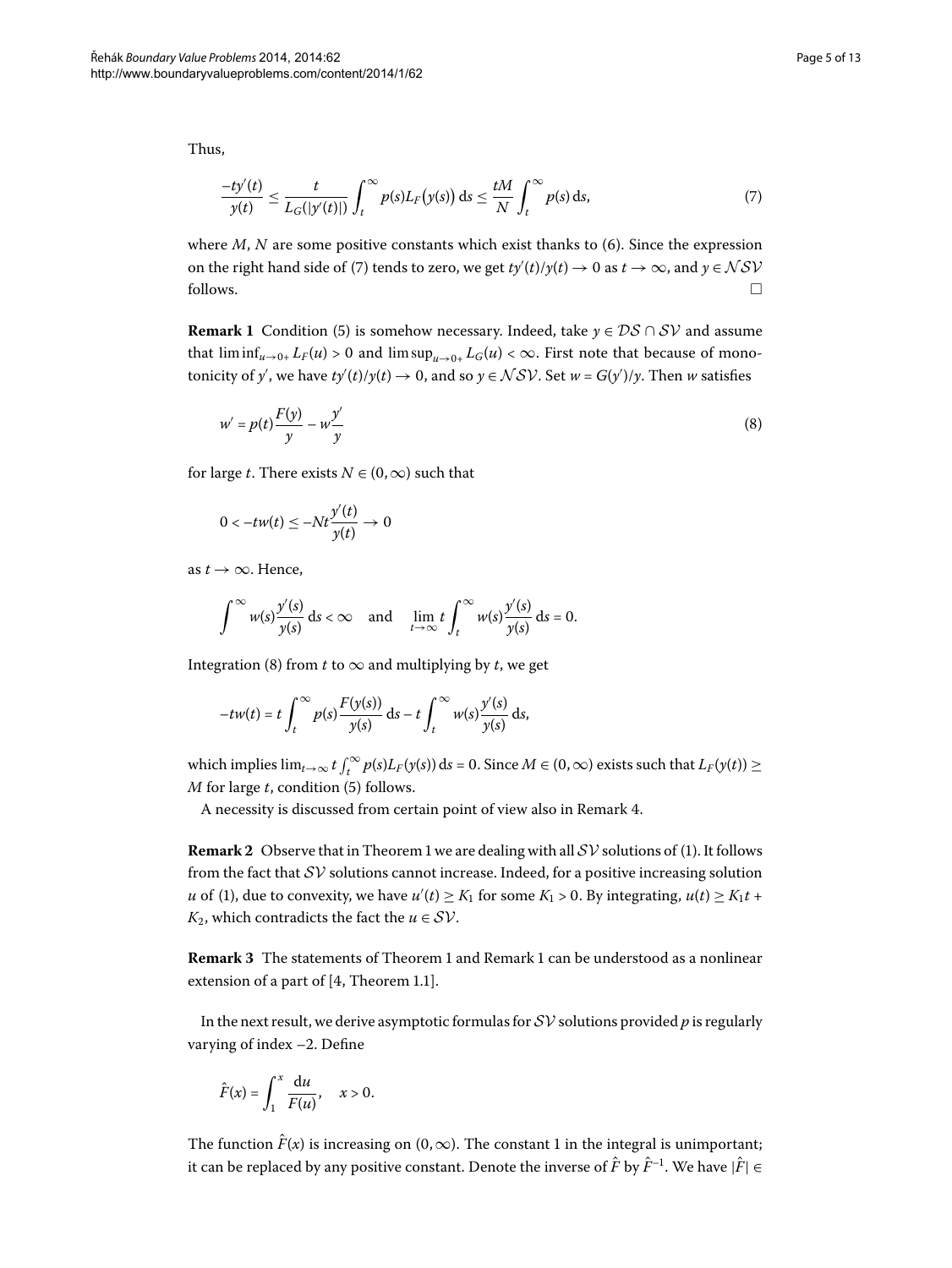<span id="page-5-4"></span> $SV_0$  and in general  $\lim_{u\to 0+} |\hat{F}(u)|$  can be finite or infinite. Denote

<span id="page-5-1"></span>
$$
H(t) = \frac{tp(t)}{L_G(1/t)}
$$

and note that *H*  $\in$  *RV*(-1) provided *p*  $\in$  *RV*(-2).

**Theorem 2** Assume that  $p \in RV(-2)$ ,  $\lim_{u \to 0+} |\hat{F}(u)| = \infty$ , and

$$
L_G\big(ug(u)\big) \sim L_G(u) \quad \text{as } u \to 0+, \tag{9}
$$

 $f$ *or all*  $g \in SV_0$ *. If*  $y \in DS \cap SV$ *, then*  $-y \in \Pi(-ty'(t))$ *. Moreover*: (i) If  $\int_{a}^{\infty} H(s) ds = \infty$ , then

<span id="page-5-3"></span><span id="page-5-2"></span>
$$
y(t) = \hat{F}^{-1} \left\{ - \int_{a}^{t} (1 + o(1)) H(s) \, \mathrm{d}s \right\} \tag{10}
$$

 $(and y(t) \rightarrow 0)$  *as*  $t \rightarrow \infty$ . (ii) *If*  $\int_a^{\infty} H(s) ds < \infty$ , then

$$
y(t) = \hat{F}^{-1} \left\{ \hat{F}(y(\infty)) + \int_{t}^{\infty} (1 + o(1)) H(s) \, ds \right\}
$$
 (11)

 $(\text{and } y(t) \to y(\infty) \in (0, \infty)) \text{ as } t \to \infty.$ 

*Proof* Take  $y \in DS \cap SV$  and let  $t_0$  be such that  $y(t) > 0$ ,  $y'(t) < 0$  for  $t \ge t_0$ . Then

<span id="page-5-0"></span> $(G(y'))' = pF(y) \in RV(-2 + 1 \cdot 0) = RV(-2)$ 

provided  $y(t) \to 0$  as  $t \to \infty$ . If  $y(t) \to C \in (0, \infty)$ , then we get the same conclusion since  $F(y(t)) \to F(C) \in (0, \infty)$ , and so  $pF(y) \in \mathcal{RV}(-2)$ . Thus

$$
G(-y'(t)) = -G(y'(t)) = \int_t^{\infty} (G(y'(s)))' ds \in \mathcal{RV}(-1).
$$

In view of  $-y' = G^{-1}(G(-y'))$ , we get  $-y' \in \mathcal{RV}(-1)$ . Hence,

$$
\frac{-y(\lambda t) + y(t)}{-t y'(t)} = \int_{t}^{\lambda t} \frac{-y'(u)}{-t y'(t)} du = \int_{1}^{\lambda} \frac{-y'(s t)}{-y'(t)} ds \to \int_{1}^{\lambda} \frac{ds}{s} = \ln \lambda
$$
\n(12)

as  $t \to \infty$ , thanks to the uniformity. This implies  $-y \in \Pi(-ty'(t))$ . Define

$$
\Psi(t) = tG(y'(t)) - \int_{t_0}^t G(y'(s)) \, \mathrm{d}s.
$$

Then  $\Psi'(t) = tp(t)F(y(t)) \in RV(-1)$  $\Psi'(t) = tp(t)F(y(t)) \in RV(-1)$  $\Psi'(t) = tp(t)F(y(t)) \in RV(-1)$ , which implies  $\Psi \in \Pi(t\Psi'(t))$ , similarly as in (12). Further, we claim  $\Psi \in \Pi(-tG(y'(t)))$ . Indeed, fix  $\lambda > 0$ , and then

$$
\frac{\Psi(\lambda t) - \Psi(t)}{-tG(y'(t))} = \frac{\lambda G(y'(\lambda t))}{-G(y'(t))} + 1 - \frac{\int_t^{\lambda t} G(y'(s)) ds}{-tG(y'(t))}
$$

$$
= \frac{\lambda G(y'(\lambda t))}{-G(y'(t))} + 1 + \int_1^{\lambda} \frac{G(y'(tu))}{G(y'(t))} du \to \int_1^{\lambda} \frac{du}{u} = \ln \lambda
$$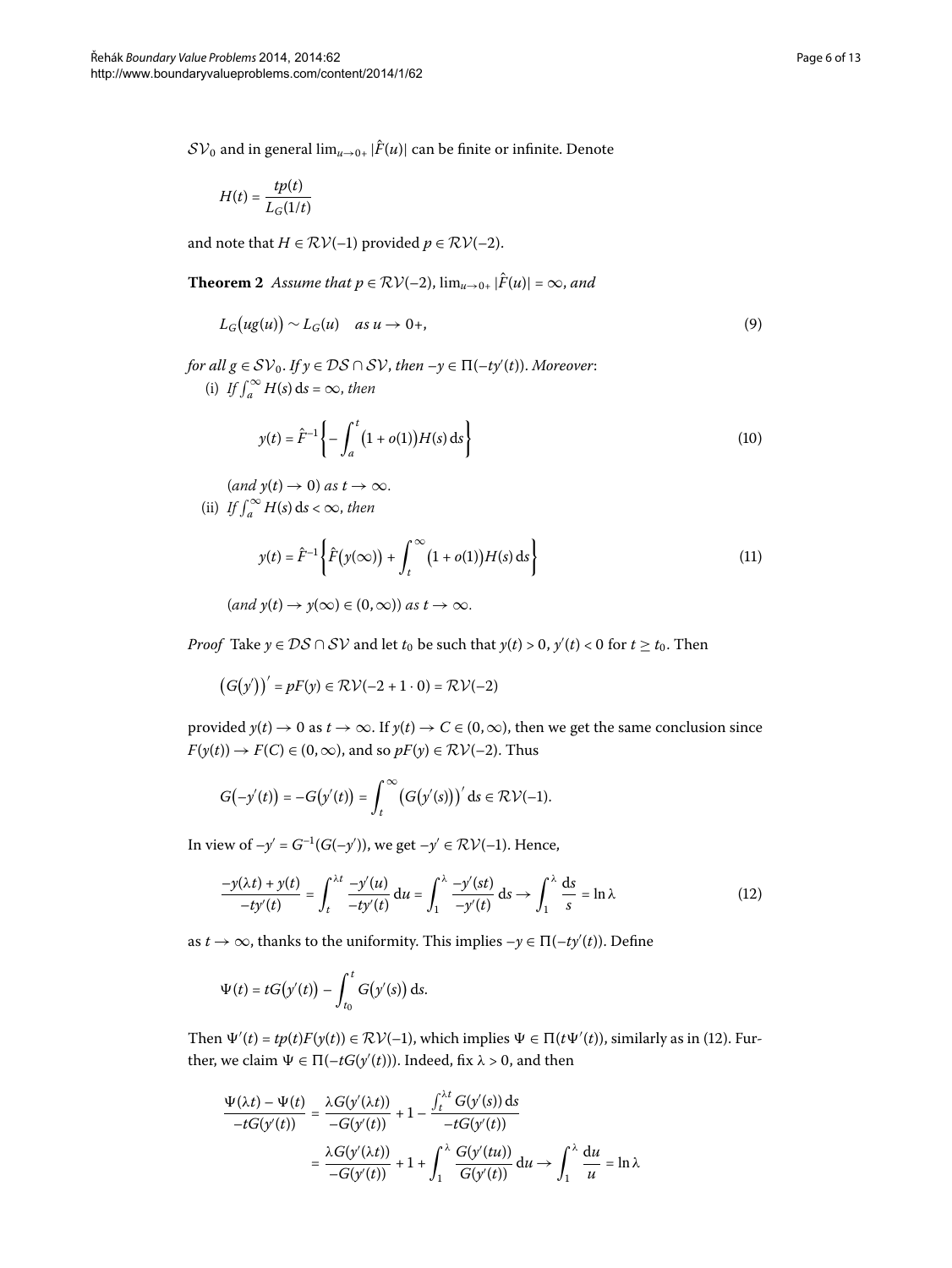as  $t \to \infty$ , thanks to  $G(-y') \in RV(-1)$  and the uniformity. From the uniqueness of the auxiliary function up to asymptotic equivalence, we obtain

<span id="page-6-1"></span>
$$
-G(y'(t)) \sim tp(t)F(y(t))
$$
\n(13)

as *t* → ∞. Condition (9) is equivalent to  $L_G(v(t)/t) \sim L_G(1/t)$  as  $t \to \infty$ , for all  $v \in SV$ . Hence,

$$
-G(y'(t)) = -y'(t)L_G(L_{|y'|}(t)/t) \sim -y'(t)L_G(1/t)
$$

as  $t \rightarrow \infty$ . Combining this relation with [\(](#page-6-1)13), we get

<span id="page-6-3"></span>
$$
\frac{-y'(t)}{F(y(t))} \sim \frac{tp(t)}{L_G(1/t)}
$$

as  $t \to \infty$ , that is,

<span id="page-6-2"></span>
$$
\frac{y'(t)}{F(y(t))} = -(1 + o(1))H(t)
$$
\n(14)

as  $t \to \infty$ . By integrating this relation over  $(t_0, t)$  we obtain

$$
\hat{F}(y(t)) = \hat{F}(y(t_0)) - \int_{t_0}^t (1 + o(1))H(s) \, ds,\tag{15}
$$

<span id="page-6-0"></span>which implies [\(](#page-5-2)10) provided  $\int_a^{\infty} H(s) ds = \infty$ . Clearly then  $y(t) \to 0$  as  $t \to \infty$ , otherwise we get a contradiction with the divergence of the integral in (15[\)](#page-6-2). If  $\int_a^{\infty} H(s) \, ds < \infty$  holds, then we integrate [\(](#page-6-3)14) over  $(t, \infty)$  obtaining (11). In this case,  $y(t)$  must tend to a positive constant as  $t \to \infty$ . Indeed, if  $y(t) \to 0$  $y(t) \to 0$  $y(t) \to 0$  as  $t \to \infty$ , then the left-hand side of (15) becomes unbounded which is a contradiction.  $\Box$ 

**Remark 4** A closer examination of the proof of Theorem 2 shows that the condition  $\lim_{u\to 0+} |\hat{F}(u)| = \infty$  is somehow needed. Indeed, if we assume that this limit is finite and that  $\int_{a}^{\infty} H(s) ds = \infty$  $\int_{a}^{\infty} H(s) ds = \infty$  $\int_{a}^{\infty} H(s) ds = \infty$ , then in view of (15) we get contradiction. As a by-product we then have a non-existence of SV solutions. If  $\lim_{u\to 0+} |\hat{F}(u)| < \infty$  holds when  $\int_a^{\infty} H(s) ds < \infty$ , then no conclusion whether  $y(\infty) = 0$  or  $y(\infty) > 0$  can generally be drawn. Note that such phenomena cannot occur in the linear case.

**Remark 5** There exists an alternative way to prove [\(](#page-6-1)13). Indeed, denote  $\tilde{L}(t) = L_p(t)F(y(t))$ and observe that  $\tilde{L} \in \mathcal{RV}(0 + 1 \cdot 0) = \mathcal{SV}$ . Therefore,

$$
\int_t^{\infty} p(s) F(y'(s)) ds = \int_t^{\infty} s^{-2} \tilde{L}(s) ds \sim \frac{1}{t} \tilde{L}(t) = tp(t) F(y(t))
$$

as  $t \to \infty$  by the Karamata theorem. Since  $-G(y'(t)) = \int_t^{\infty} p(s) F(y(s)) ds$  $-G(y'(t)) = \int_t^{\infty} p(s) F(y(s)) ds$  $-G(y'(t)) = \int_t^{\infty} p(s) F(y(s)) ds$ , we obtain (13).

**Remark 6** Observe that to prove asymptotic formulas for decreasing  $SV$  solutions of (1) we do not require (even one-sided) boundedness conditions on  $L_F$  and  $L_G$  such as (6). As for condition  $(9)$  $(9)$  from Theorem 2[,](#page-5-4) it is not too restrictive. Many functions satisfy it, for example,  $L_G(u) \to C \in (0,\infty)$  as  $u \to 0^+$ , or  $L_G(u) = |\ln |u||^{\alpha_1} |\ln |\ln |u|||^{\alpha_2}, \alpha_1, \alpha_2 \in \mathbb{R}$ .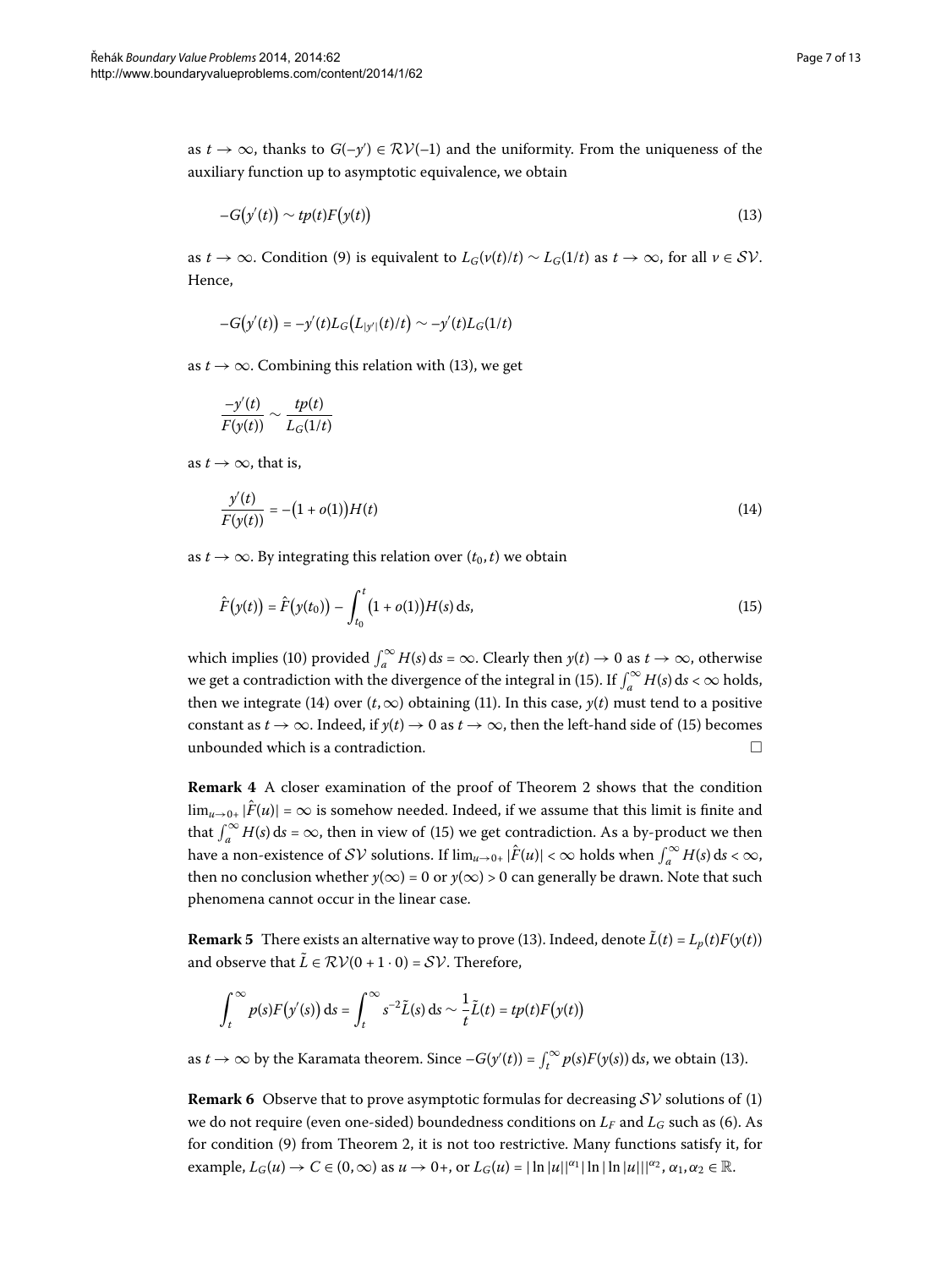<span id="page-7-0"></span>**Remark** 7 Observe that the value  $-2$  which is required for the index of regular variation of p is natural and consistent within our setting. Indeed, since we work with  $SV$  solutions, the expression on the left-hand side of (1[\)](#page-0-1), which is somehow close to the second derivative, is expected to be in  $RV(-2)$ .

**Corollary 1** Assume that  $p \in RV(-2)$  $p \in RV(-2)$  $p \in RV(-2)$  $p \in RV(-2)$  and  $\lim_{t\to\infty} L_p(t) = 0$ . Let (6) and (9) hold. Then *any solution y* ∈ DS *belongs to* NSV. *Moreover*, –*y* ∈ (–*ty*- (*t*)) *and asymptotic formulas*  $(10)$  $(10)$  or  $(11)$  hold.

*Proof* By the Karamata theorem,

$$
t\int_t^{\infty} p(s) ds = t \int_t^{\infty} s^{-2} L_p(s) ds \sim L_p(t) \to 0
$$

as  $t \to \infty$ , and so (5[\)](#page-3-1) follows. Further, in view of  $\limsup_{u \to 0+} L_F(u) < \infty$ , there exists  $M > 0$ such that we have for  $x < 1$ ,

$$
\hat{F}(x) \leq -\int_x^1 \frac{\mathrm{d}u}{uM} = \frac{\ln x}{M},
$$

which implies  $\lim_{x\to 0^+} \hat{F}(x) = -\infty$ . The statement now follows from Theorem 1 and Theorem 2.

**Remark 8** Corollary 1 can be seen as a nonlinear extension of [2[,](#page-12-5) Theorem 0.1-A].

**Example 1** Consider the equation

$$
(\mathbf{y}'L_G(|\mathbf{y}'|))' = \frac{L_p(t)\mathbf{y}}{t^2|\ln|\mathbf{y}|},\tag{16}
$$

where  $L_G \in SV_0$  and  $L_p \in SV$ . Then  $\hat{F}(x) = \frac{-(\ln x)^2}{2}$ ,  $x \in (0,1)$ ,  $\hat{F}(x) \to -\infty$  as  $x \to 0+$ , and  $\hat{F}^{-1}(u) = \exp\{-\sqrt{-2u}\}, u < 0$ . We restrict our considerations to positive (decreasing) solutions *y* of (1) such that  $y(t) < 1$  for  $t \ge t_0$ ; we have this requirement because we need  $F(u)$  to be increasing at least in a certain neighborhood of zero (here it is  $(0, 1)$ ). Note that a slight modification of *F*, namely  $F(u) = x/|\ln |x/k||$ ,  $k \in (0, \infty)$ , ensures the required monotonicity of  $F$  on the (possibly bigger) interval  $(0, k)$ .

(i) Let  $G(u) = u |\ln |u||$  and  $L_p(t) = \frac{1}{\ln t + h(t)}$ , where *h* is a continuous function on  $[a, \infty)$ with  $|h(t)| = o(\ln t)$  as  $t \to \infty$ , and such that  $\ln t + h(t) > 0$  for  $t \in [a, \infty)$ . Examples of *h* are  $h(t) = \cos t$  or  $h(t) = \ln(\ln t)$ . Note that the required monotonicity of *G* is ensured in a small neighborhood of zero. But this is not a problem since we have  $y^\prime$  as the argument of *G*, and  $y'(t)$  tends to zero as  $t \to \infty$ . Nevertheless, we could modify *G* similarly as the above-mentioned modification of *F*. The function *H* reads

$$
H(t) = \frac{1}{t(\ln t + h(t)) |\ln(1/t)|} = \frac{1}{t(\ln t + h(t)) \ln t} \sim \frac{1}{t(\ln t)^2}
$$

as  $t \to \infty$ . Thus,  $\int^{\infty} H(s) ds < \infty$  and we have  $\int_{t}^{\infty} H(s) ds \sim \frac{1}{\ln t}$  as  $t \to \infty$ . From Corol-lary 1[,](#page-7-0) we see that for any eventually decreasing positive solution *y* of [\(](#page-0-1)1) (with  $y(t) < 1$  for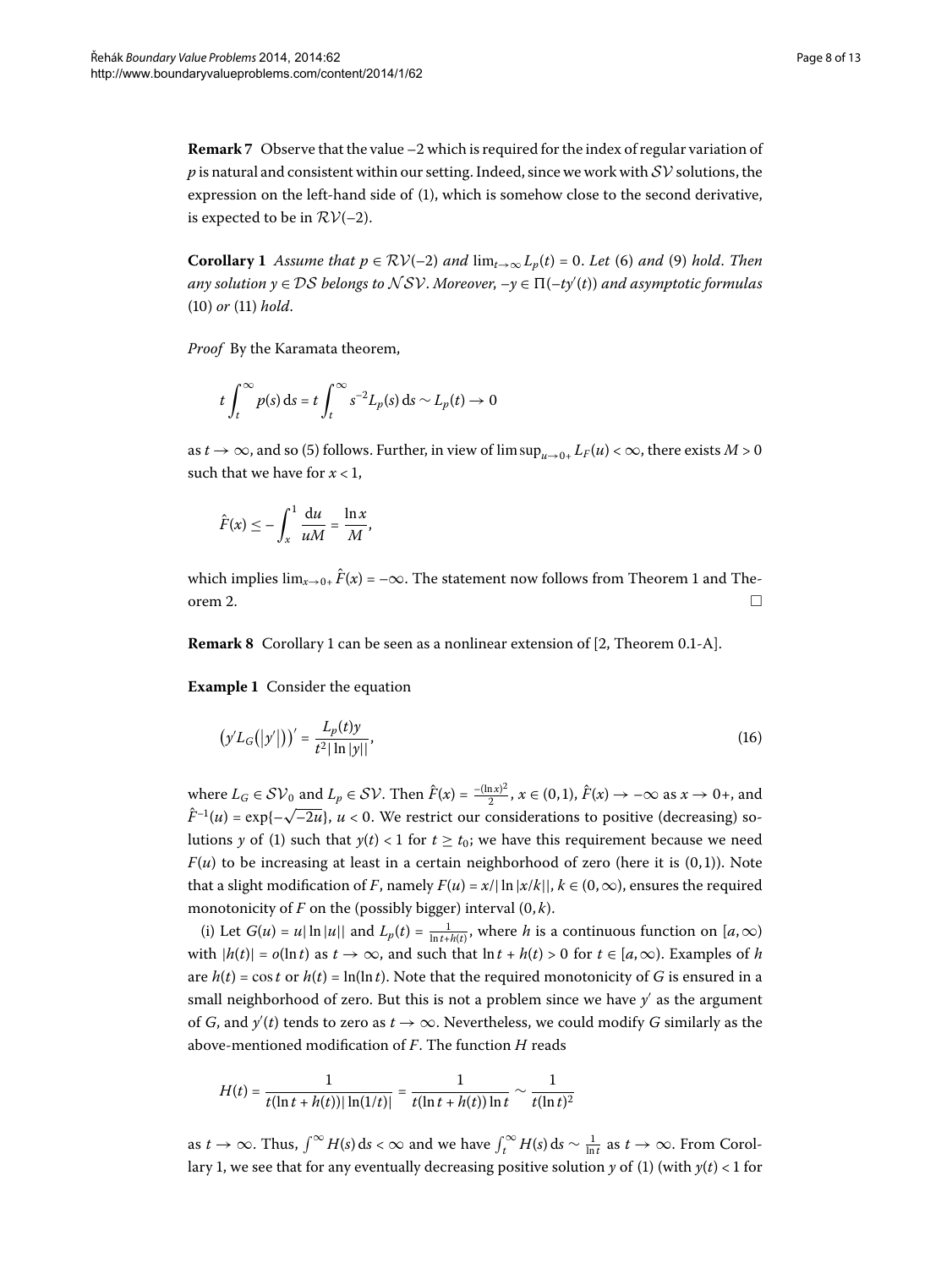large *t*),  $-y$  is in  $\Pi$  (*y* is in  $\mathcal{NSV}$ ), *y* tends to  $y(\infty) > 0$  and satisfies the formula

$$
y(t) = \exp\left\{-\sqrt{\left(\ln y(\infty)\right)^2 - \frac{2(1 + o(1))}{\ln t}}\right\}
$$

as  $t \to \infty$ .

(ii) Let  $L_p$  be the same as in (i) and  $G(u) = \frac{u}{\sqrt{1+u^2}}$ . Note that such a particular case of *G* arises when searching radial solutions of PDEs with the mean curvature operator (the sign  $'+$ ) resp. the relativity operator (the sign  $'-$ ). Then

$$
H(t) = \frac{\sqrt{1 \pm \frac{1}{t^2}}}{t(\ln t + h(t))} \sim \frac{1}{t \ln t}
$$

as  $t \to \infty$ . Note that  $(\ln(\ln t))' = \frac{1}{t \ln t}$ [,](#page-7-0) and so  $\int^{\infty} H(s) ds = \infty$ . From Corollary 1, we see that for any eventually decreasing positive solution  $y$  of (1[\)](#page-0-1),  $-y$  is in  $\Pi$  ( $y$  is in  $\mathcal{NSV}$ ),  $y$  tends to zero and satisfies the formula

$$
y(t) = \exp\left\{-\sqrt{\left(1 + o(1)\right)\ln(\ln t)}\right\}
$$

as  $t \to \infty$ .

(iii) Let  $L_p(t) = \frac{1}{(\ln t + h(t))^2}$ , where *h* is as in (i), and *G* = id. Then

$$
H(t) = \frac{1}{t(\ln t + h(t))^2} \sim \frac{1}{t(\ln t)^2}
$$

as  $t \to \infty$ . Applying Corollary 1[,](#page-7-0) we see that any eventually decreasing positive solution *y* of (1[\)](#page-0-1) (with  $y(t) < 1$  for large *t*) obeys the same asymptotic behavior as *y* in (i).

<span id="page-8-1"></span>Among others, the above examples show how the convergence/divergence of the integral  $\int_{-\infty}^{\infty} H(s) ds$  can be affected by the behavior of both p and *G*.

Under the conditions of Theorem 2[\(](#page-5-4)i), it does not follow that  $y(t) \sim \hat{F}^{-1}\{-\int_a^t H(s) ds\}$  as  $t \to \infty$ ; this fact was observed already in the linear case; see [\[](#page-12-5)2, Remark 2]. However, we can give a lower estimate under quite mild assumptions. For technical reasons we consider positive decreasing solutions [\(](#page-0-1)1) on [0, ∞) (provided  $p \in C([0,\infty))$ .

#### **Theorem**

[\(](#page-3-1)i) Let  $\liminf_{u\to 0^+} L_G(u) > 0$  and (5) hold. Then  $y \in DS \cap SV$  satisfies the estimate

<span id="page-8-0"></span>
$$
\liminf_{t \to \infty} \frac{y(t)}{\hat{F}^{-1}\{\hat{F}(y(0)) - M \int_0^t sp(s) \, ds\}} \ge 1,
$$
\n(17)

*where M is some positive constant*. *The constant M can be taken such that*  $M = 1/\inf_{u \in [0, |y'(0)|]} L_G(u).$ 

(ii) In addition to the conditions in (i), assume that  $\limsup_{u\to 0^+} L_F(u) < \infty$  holds. Then *y* ∈ DS *implies y* ∈ NSV *and*

$$
\liminf_{t\to\infty}y(t)\exp\bigg\{N\int_0^t sp(s)\,\mathrm{d} s\bigg\}\geq y(0),
$$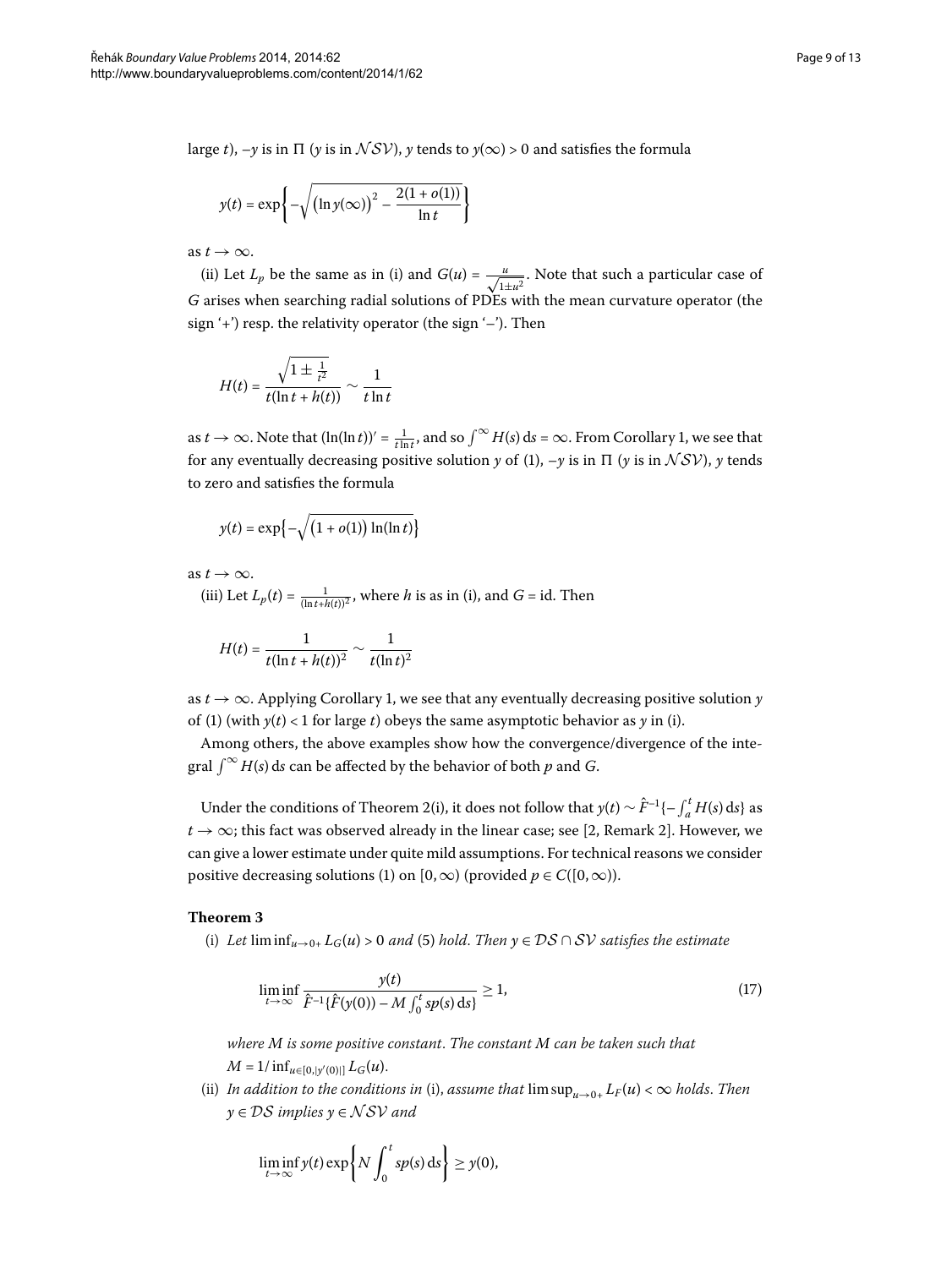<span id="page-9-0"></span>*where N is some positive constant*. *The constant N can be taken such that*  $N = \sup_{u \in [0, y(0)]} L_F(u) / \inf_{u \in [0, |y'(0)|]} L_G(u).$ 

*Proof* (i) Take  $y(t) \in DS \cap SV$ ,  $t \ge 0$ . For  $\lambda \in (0,1)$ , we have

<span id="page-9-3"></span>
$$
\frac{-G(y'(\lambda t)) + G(y'(t))}{F(y(\lambda t))} = \frac{1}{F(y(\lambda t))} \int_{\lambda t}^{t} p(s) F(y(s)) ds \le \int_{\lambda t}^{t} p(s) ds,
$$
\n(18)

 $t > 0$ . Thanks to  $\liminf_{u \to 0+} L_G(u) > 0$ , there exists  $M > 0$  such that

<span id="page-9-1"></span>
$$
\frac{-y'(\lambda t)}{MF(y(\lambda t))} + \frac{G(y'(t))}{F(y(\lambda t))} \le \frac{-y'(\lambda t)L_G(|y'(t)|)}{F(y(\lambda t))} + \frac{G(y'(t))}{F(y(\lambda t))} \le \int_{\lambda t}^t p(s) \, ds,\tag{19}
$$

 $t > 0$ , where the last estimate follows from (18[\)](#page-9-0). Integration over  $\lambda \in (0,1)$  yields

$$
\frac{-1}{Mt} \Big[ \hat{F}(y(t)) - \hat{F}(y(0)) \Big] + \frac{G(y'(t))}{t} \int_0^t \frac{ds}{F(y(s))} \le \frac{1}{t} \int_0^t sp(s) \, ds,\tag{20}
$$

where we substituted  $s = \lambda t$  in  $\int_0^1 \frac{d\lambda}{F(y(\lambda t))}$  and we applied the Fubini theorem in

<span id="page-9-2"></span>
$$
\int_0^1 \int_{\lambda t}^t p(s) \, \mathrm{d} s \, \mathrm{d} \lambda.
$$

From  $(20)$  $(20)$ , we get

$$
y(t) \ge \hat{F}^{-1} \left\{ \hat{F}(y(0)) + MG(y'(t)) \int_0^t \frac{ds}{F(y(s))} - M \int_0^t sp(s) \, ds \right\}.
$$
 (21)

Since  $F(y) \in SV$ , the Karamata theorem yields

$$
0 < -G(y'(t)) \int_0^t \frac{ds}{F(y(s))} \sim \frac{-tG(y'(t))}{F(y(t))}
$$
  
=  $\frac{t}{F(y(t))} \int_t^{\infty} p(s)F(y(s)) ds \le t \int_t^{\infty} p(s) ds,$ 

where the asymptotic relation holds as  $t \to \infty$ . Hence,  $-G(y'(t)) \int_0^t \frac{ds}{F(y(s))} = o(1)$  as  $t \to \infty$ . Inequality  $(17)$  $(17)$  now easily follows from  $(21)$ .

(ii) Take  $y(t) \in \mathcal{DS}$ ,  $t > 0$ [.](#page-3-2) Then  $y \in \mathcal{NSV}$  follows from Theorem 1. Thanks to (6), which is in fact assumed, there exists  $N > 0$  such that  $-NG(y'(\lambda t))/F(y(\lambda t)) \ge -y'(\lambda t)/y(\lambda t)$ ,  $t > 0$ . As in the proof of (i), we then get

$$
\frac{-y'(\lambda t)}{y(\lambda t)} + \frac{G(y'(t))}{F(y(\lambda t))} \leq \int_{\lambda t}^t p(s) \, ds.
$$

Since this estimate is a special case of [\(](#page-9-3)19), the rest of the proof is now clear.  $\Box$ 

**Remark 9** It is reasonable to require the conditions  $\lim_{u\to 0+} |\hat{F}(u)| = \infty$  and  $\int_0^\infty s p(s) ds =$  $\infty$  when applying Theorem 3[.](#page-8-1) Further notice that the proof of Theorem 3 does not require  $p \in RV(-2)$ [,](#page-12-5) in contrast to the approach known from the linear case, *cf.* [2, Remark 2].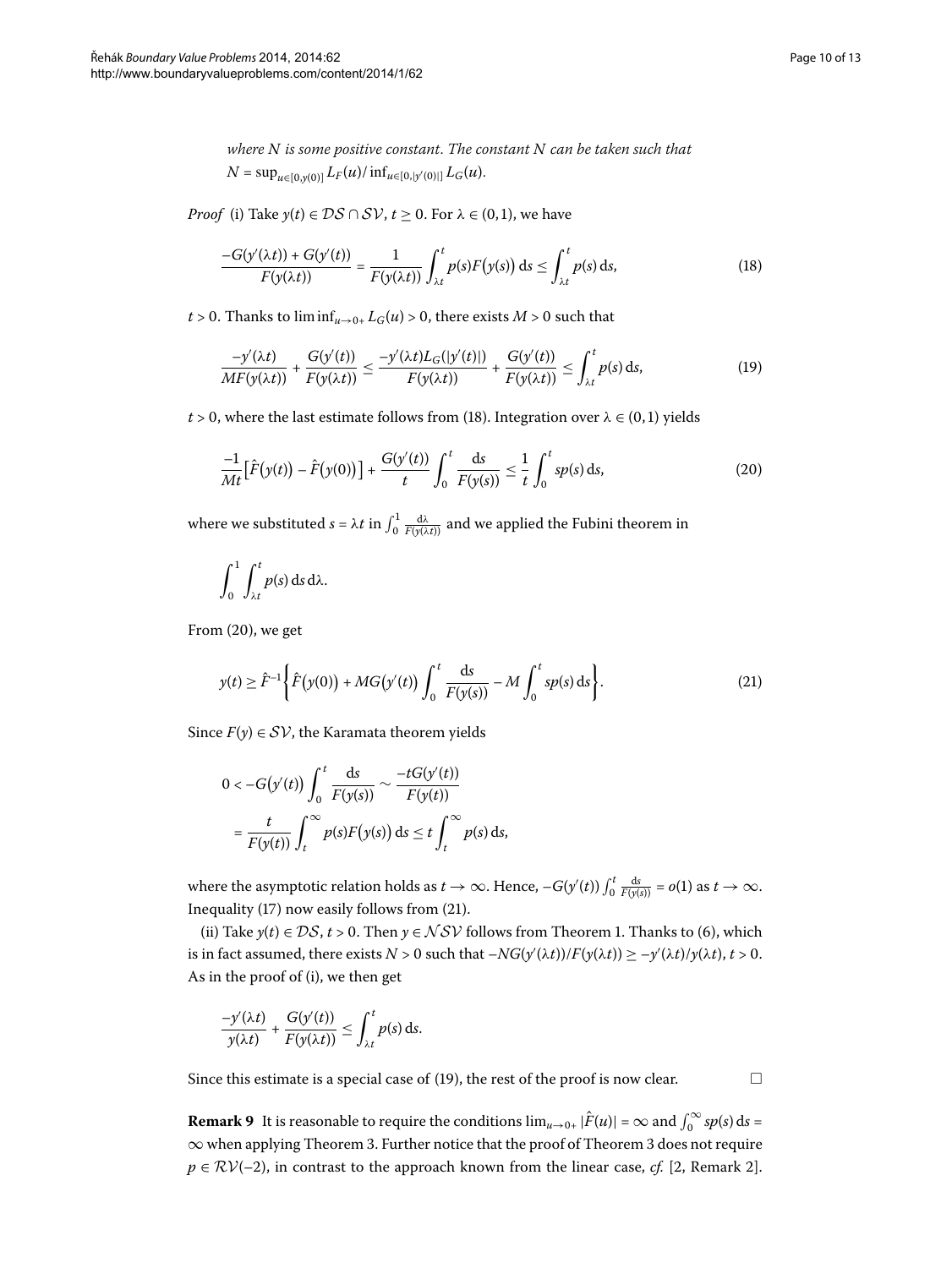From this point of view, the result is an improvement even in the linear case. Nevertheless, in order to see Theorem 3 as a partial refinement of information as regards solutions treated in Theorem 2(i), it is reasonable to assume  $p \in RV(-2)$ .

**Remark 10** In view of almost monotonicity and the existence of an asymptotic inversion for  $RV$  functions with a nonzero index, many of our considerations could be extended to nonlinearities *F* and *G* which are not necessarily (eventually) monotone.

We now consider the more general equation  $(4)$ . First note that in the case when  $G =$ id and  $\int_a^{\infty} 1/r(s) ds = \infty$ , (4) can be transformed into the equation of the form (1) and the type of the interval is preserved. Indeed, denote  $R(t) = \int_a^t 1/r(s) ds$  and introduce new independent variable  $s = R(t)$  $s = R(t)$  $s = R(t)$  and new function  $z(s) = \gamma(R^{-1}(t))$ . Then (4) is transformed into

<span id="page-10-1"></span>
$$
\frac{d^2z}{ds^2} = \tilde{p}(s)F(z), \quad \text{where } \tilde{p}(s) = p(R^{-1}(s))r(R^{-1}(s)),
$$

*s* ∈  $[R(a), \infty)$ . For a general *G* however such a transformation is not at disposal, and we must proceed directly. Let  $\mathcal{DS}_r$  denote the set of all eventually positive decreasing solutions of  $(4)$  $(4)$ . An extension of Theorem 1 to  $(4)$  reads as follows.

**Theorem**  *Assume that*

$$
\lim_{t \to \infty} \frac{t}{r(t)} \int_{t}^{\infty} p(s) \, \mathrm{d}s = 0,\tag{22}
$$

 $\limsup_{u\to 0+} L_F(u) < \infty$ ,

$$
\int_{a}^{\infty} G^{-1}\left(\frac{M}{r(s)}\right) ds = \infty
$$
\n(23)

*for all*  $M \in (0, \infty)$ , *and*  $L_G(u) \geq N$ ,  $u \in (0, \infty)$ , *for some*  $N > 0$ . *Then*  $\emptyset \neq \mathcal{DS}_r \subset \mathcal{NSV}$ .

*Proof* We give only a concise proof. Existence of solutions in  $\mathcal{DS}_r$  again follows from [9[\]](#page-12-8). Take  $y \in \mathcal{DS}_r$ . Then  $r(t)G(y'(t)) \to 0$  as  $t \to \infty$ . Otherwise we get contradiction with eventual positivity of  $\gamma$ , because of condition (23[\)](#page-10-0). Similarly as in the proof of Theorem 1 we see that there exists  $K \in (0, \infty)$  such that

$$
\frac{-ty'(t)}{y(t)} \le \frac{tL_F(y(t))}{L_G(|y'(t)|)r(t)} \int_t^{\infty} p(s) ds \le \frac{tK}{r(t)} \int_t^{\infty} p(s) ds
$$

for large *t*. Hence,  $y \in \mathcal{NSV}$ .

For  $p \in \mathcal{RV}(\beta)$  and  $r \in \mathcal{RV}(\beta + 2)$  with  $\beta < -1$ , denote

$$
H_r(t) = \frac{tp(t)}{(-\beta - 1)r(t)}
$$

and note that then  $H_r \in \mathcal{RV}(-1)$  $H_r \in \mathcal{RV}(-1)$ . An extension of Theorem 2 to (4) reads as follows.

<span id="page-10-0"></span>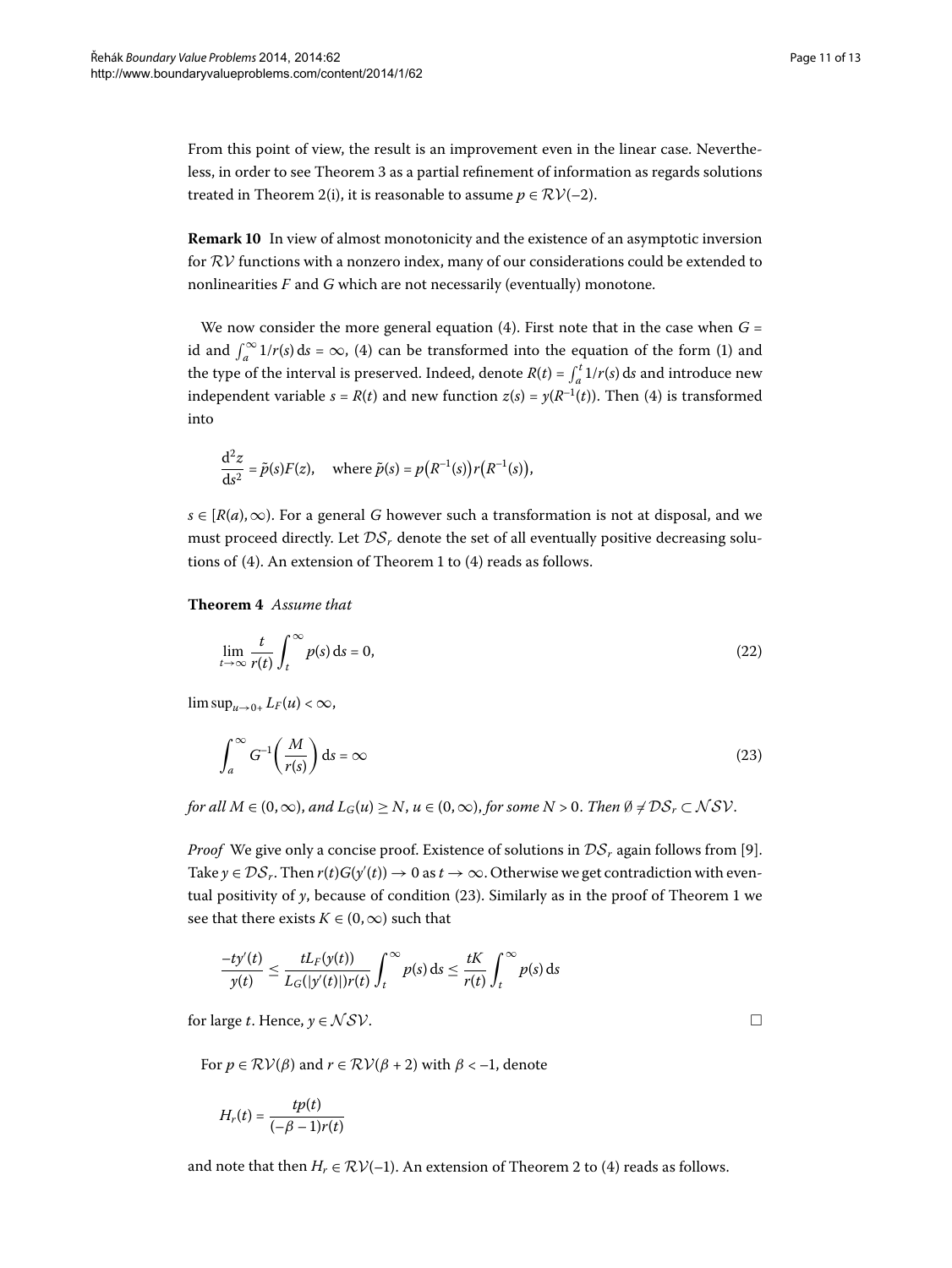**Theorem 5** Assume that  $p \in RV(\beta)$  and  $r \in RV(\beta + 2)$ , with  $\beta < -1$ ,  $\lim_{u \to 0+} |\hat{F}(u)| = \infty$ ,  $and (9) holds.$  $and (9) holds.$  $and (9) holds.$  *If*  $y \in DS_r \cap SV$ , then − $y \in \Pi(-ty'(t))$ . Moreover:

- [\(](#page-5-2)i) If  $\int_{a}^{\infty} H_r(s) ds = \infty$ , then (10) with  $H_r$  instead of  $H$  holds and  $y(t) \to 0$  as  $t \to \infty$ .
- [\(](#page-5-3)ii) *If*  $\int_{a}^{\infty} H(s) ds < \infty$ , *then* (11) *with*  $H_r$  *instead of*  $H$  *holds and*  $y(t) \to y(\infty) \in (0, \infty)$  *as*  $t \rightarrow \infty$ .

*Proof* We give again only a concise proof. Take  $y \in \mathcal{DS}_r \cap \mathcal{SV}$ . Then  $(rG(y'))' \in \mathcal{RV}(\beta)$ . Hence,  $-rG(y') \in \mathcal{RV}(\beta + 1)$ , as so  $-y' \in \mathcal{RV}(-1)$ , which implies  $-y \in \Pi(-ty')$  by (12). If  $\tilde{L} = L_p F(\gamma)$ , then  $\tilde{L} \in \mathcal{SV}$  and we have

$$
-r(t)y'(t)L_G\left(\frac{1}{t}\right) \sim -r(t)G(y'(t)) = \int_t^{\infty} p(s)F(y(s)) ds = \int_t^{\infty} s^{\beta} \tilde{L}(s) ds
$$

$$
\sim \frac{t^{\beta+1}}{-(\beta+1)} \tilde{L}(t) = \frac{t}{-(\beta+1)} p(t)F(y(t))
$$

as  $t \to \infty$ , where we applied the Karamata theorem. Asymptotic formulas then follow similarly as (10[\)](#page-5-2) and (11) in the proof of Theorem 2.  $\Box$ 

**Remark 11** If  $p \in \mathcal{RV}(\beta)$ ,  $\beta < -1$ , and  $r \in \mathcal{RV}(\beta + 2)$ , then (22) holds provided  $L_p(t)$ /  $L_r(t) \to 0$  as  $t \to \infty$ . Indeed, by the Karamata theorem we have

$$
\frac{t}{r(t)} \int_t^{\infty} p(s) \, ds \sim \frac{tL_p(t)t^{\beta+1}}{-(\beta+1)t^{\beta+2}L_r(t)} = \frac{L_p(t)}{-(\beta+1)L_r(t)}
$$

as  $t \to \infty$ , and the claim follows.

**Remark 12** Assume that  $p \in \mathcal{RV}(\beta)$  and  $r \in \mathcal{RV}(\beta + 2)$  with  $\beta > -1$ . Recall that in the previous theorem we assumed  $\beta < -1$ . Take  $y \in \mathcal{DS}_r \cap \mathcal{SV}$ . Then we get  $\int_a^{\infty} p(s) F(y(s)) ds = \infty$ since the index of regular variation of  $pF(y)$  is bigger than  $-1$ . Integrating (4) from  $t_0$  to *t*, where  $t_0$  is such that  $y(t) > 0$ ,  $y'(t) < 0$ ,  $t \ge t_0$ , we obtain  $r(t)G(y'(t)) = r(t_0)G(y'(t_0)) +$  $\int_{t_0}^t p(s) F(y(s)) \, ds$ . Hence, if we let *t* tend to ∞, then *r*(*t*)*G*(*y*<sup>-</sup>(*t*)) tends to ∞. Thus *y*<sup>-</sup> is eventually positive, which contradicts  $y \in \mathcal{DS}_r$ . In other words, this observation indicates that  $SV$  solutions should not be searched among  $DS<sub>r</sub>$  solutions in this setting. We conjecture that we should take an increasing solution in order to remain in the set  $SV$ . Of course, some logical adjustments then have to be made, like taking  $RV$  instead of  $RV_0$  in (2[\)](#page-0-3). As for  $DS_r$ , we conjecture that this class somehow corresponds to  $RV(-1)$  solutions. Note that the integral  $\int_a^{\infty} 1/r(s) ds$  (which is 'close' to the integral  $\int_a^{\infty} G^{-1}(M/r(s)) ds$ ) is divergent for  $\beta < -1$  resp. convergent for  $\beta > -1$  since  $1/r \in \mathcal{RV}(-\beta - 2)$ .

We have not mentioned the remaining possibility so far, namely  $\beta = -1$ . This border case is probably the most difficult one, and it surely will require a quite different approach. The direct use of the Karamata theorem is problematic in contrast to the corresponding situations in other cases. If  $p \in RV(-1)$  and  $r \in RV(1)$ , we cannot even say whether  $\int_a^{\infty} p(s) ds$ ,  $\int_{a}^{\infty} 1/r(s)$  ds are convergent or divergent. In fact, the situation is more tangled because of the presence of nonlinearities *F*, *G*, where *SV* components  $L_F$ ,  $L_G$  are supposed to have a stronger effect than in the case  $\beta \neq -1$ .

**Remark 13** In this last remark, we indicate some further directions for a possible future research. Asymptotic theory of nearly linear equations offers many interesting questions.